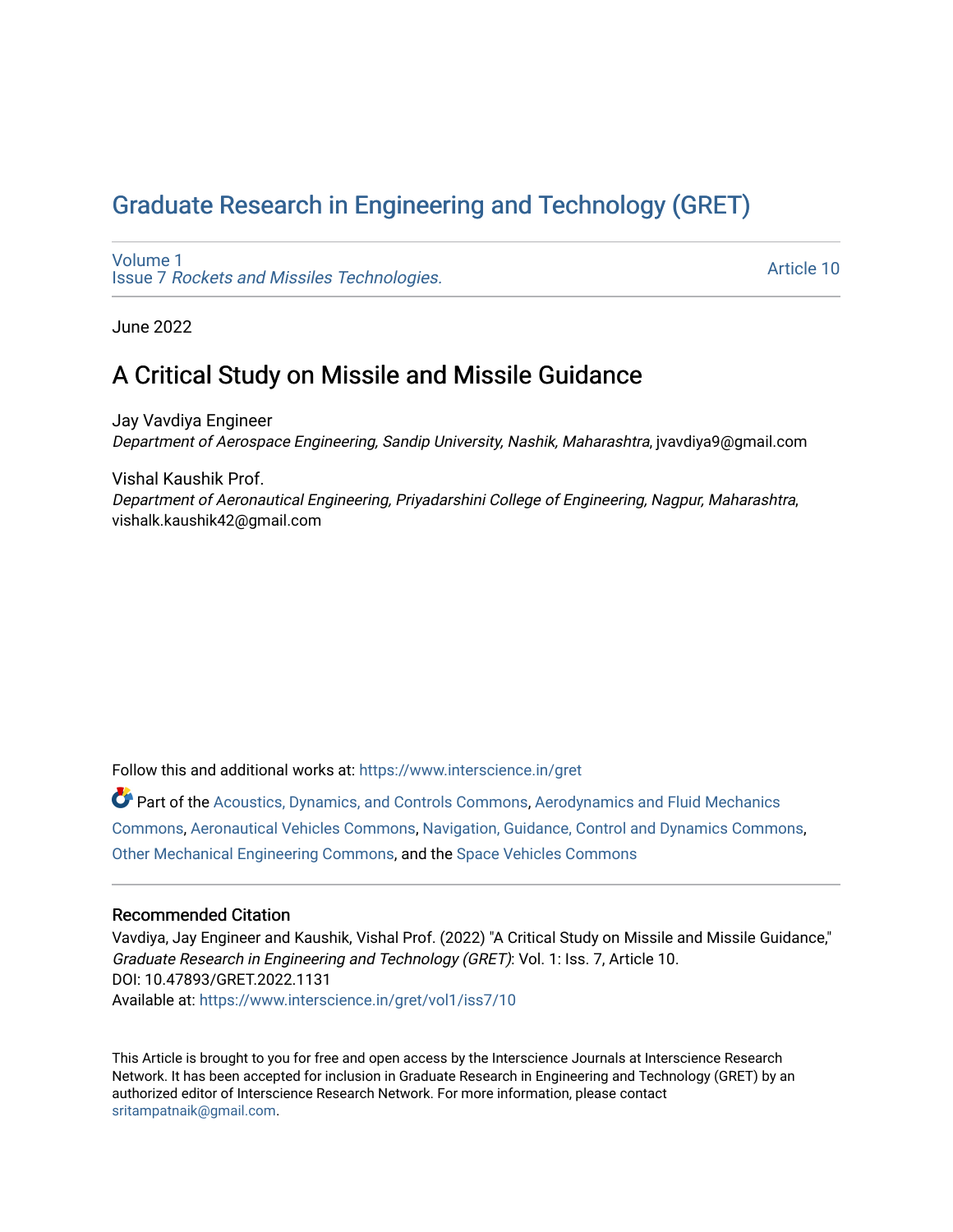## **A Critical Study on Missile and Missile Guidance**

Er. Jay Vavdiya<sup>1</sup>, Graduate Engineer Department of Aerospace Engineering, SOET, Sandip University, Nashik, Maharashtra, INDIA.

*Abstract*— **As a result of advancements in armament technology, traditional conceptions of battle are going through a profound transformation. The use of technology as a force multiplier is extremely prevalent in modern combat. In the modern battlefield, autonomous weapons are absolutely necessary. In this day and age, the presence of missiles is almost always indicative of a country's level of military power. The employment of guided weapons is an unavoidable need in the arsenals of modern militaries. The study will primarily concentrate on several types of weapons, ranging in range from extremely short to medium, long, and automated. This study analyses a wide variety of missiles and classifies them according to the criteria that distinguish them, including the type of missile, its target, its range, how it is launched, and whether or not it has an autopilot guiding system (APG).**

# *Keywords-Missiles, warheads, Classifications, Guidance systems*

## **Introduction**

In the modern world, the defense or attack system of any country is strengthened by its autonomous and modern inventory of weapons. Most of the missions involve automatic and précised weapons which becomes the strength of any army. Missiles play an important role in contemporary warfare where it can eliminate enemy's object or place remotely [1-4]. The unguided missile generally known as rocket is the unmanned vehicle which contains explosive, aimed manually and hit towards the target with assumption that it will hit the target. The fired rocket/unguided missile does not have any mean to change its path by itself, so it lacks the accuracy. However unguided missiles are cheap. In 1792 Seringapatam war, Tippu sultan and its army while fighting with British colonial army used and fired thousands of rockets resulting in winning of troops [2]. The rockets also known as

Mr. Vishal Kaushik<sup>2</sup> Assistant Professor Department of Aeronautical Engineering, Priyadarshini College of Engineering, Nagpur, Maharashtra

mysorean rockets were attached with steel spears or with bamboo and powered with gun powder propellant compacted in cast iron chamber with nozzle and igniters With the idea of remotely guiding and airplane bomb towards a target in World War 1, originated the concept of missile guidance [4]. So the guided missile is unmanned space travelling vehicle which contains explosives warhead and can control its path towards the target with some controlling algorithms and elements [1]. They are more accurate for the target which changes their position. Torpedoes are different then missiles as in definition of missiles these are space travelling vehicles however torpedoes may be guided vehicles but they travel in water instead of air/space [5,6]. The first guided missile was developed by NAZI Germany during World War 2. To keep the missile flying along a pre hosen path a mechanical auto pilot radio-controlled system was used. V2 (guided missile) is an example of World War 2, it was powered by liquid propellant rocket engine.



Fig. 1 Missiles may be classified on basis of their range, type, warhead, its launch mode, propulsion and guidance system.

**Graduate Research in Engineering and Technology (GRET): An International Journal ISSN 2320 – 6632, Volume-1, Issue-7**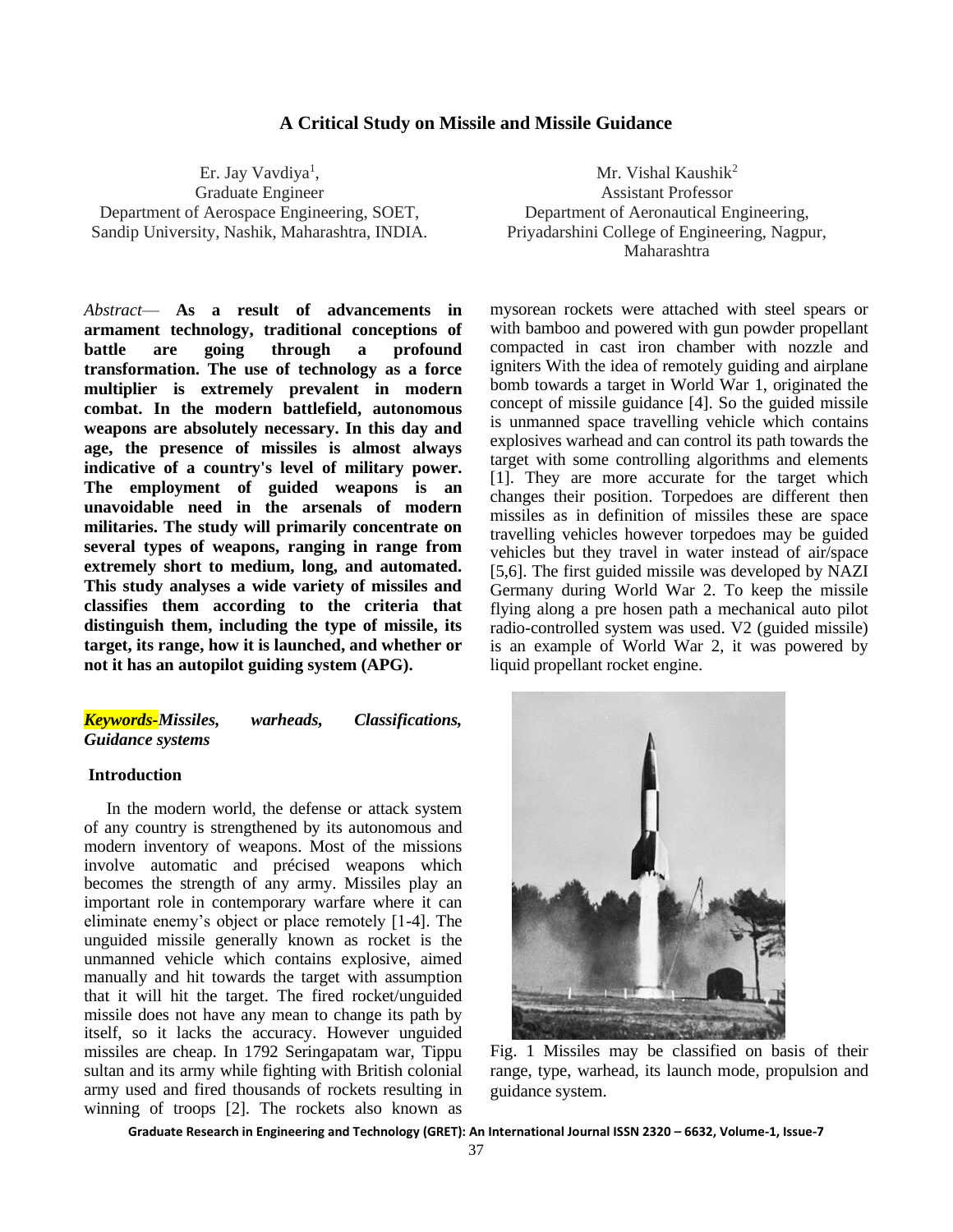# I. CLASSIFICATION OF MISSILE

The missiles may be classified on range, type, speed, warhead, launch mode and guidance.

### *Classification on Range*

On the basis of maximum range achieved by missiles, the missiles may be classified as

Short Range Missiles - The missiles which can travel less than 1000 kilometer are known as short range missiles [6].

Medium Range Missiles- The missiles which can travel between 1000 to 3000 Kilometers are known as medium range missiles

Intermediate Range Ballistic Missiles- The missiles with travelling distance between 3000 Km to 5500 Km are known as intermediate range ballistic missiles [5].

Intercontinental Ballistic Missiles- Missiles having maximum travel distance over 5500 Kilometers comes under this category [6].

#### *Classification on basis of speed*

Missiles may be classified on basis of speed as subsonic, supersonic and hypersonic.

Subsonic- Missiles have speed less than speed of sound (343 m/s) are known as subsonic missiles [7].

Supersonic- Missiles which have speed greater than speed of sound is known as supersonic missiles [1].

Hypersonic- Missiles having speed more than five times the speed of sound are called as hypersonic missiles.

## *Classification on basis of types* There are two types of missiles

Cruise Missile- An unmanned self-propelled guided vehicle which provides special payload on the target is known as cruise missiles. They use jet engine technology and travel within earth's atmosphere. They can be categorized as subsonic cruise missile, supersonic cruise missile and hypersonic cruise missile [1].

Ballistic Missile- A missile which has ballistic trajectory over most of its flight path are known as ballistic missile. These types of missiles contain huge payload [2].

#### *Classification on basis of launch*

On the basis of launch the missiles may be categorized as Surface to Surface, Surface to Air, Air to Air, Air to Surface, Sea to Surface and Surface to Sea. Figure 3 shows categorization of missile on basis of launch.



Fig. 2 Missile trajectory path

Surface to Surface- In surface-to-surface missiles, the guided projectile is launched from fixed ground station towards the target which is on ground.

Surface to Air- In these types of missiles, the missile is launched from the stationary station from ground and target is in space or air. These missiles are also known as anti –aircraft or anti-missile [1,2].

Air to Air- These missiles are launched in air (by aircraft) towards the target in air.

Air to Surface- The guided projectile is launched in air (by aircraft) towards a target which is on ground.

Surface to Sea- The missile launched from the stationary station on ground towards the target which is in sea is called surface to sea.

Sea to Surface. Missile launched by any object in sea (Ship) towards the target which is on ground are called sea to surface missiles.

#### *Classification on basis of Warhead*

On the basis of warhead, the missiles may be categorized as conventional warhead and strategic warhead.

Conventional Warhead- The missiles which contains high energy explosives mostly chemical explosives are known as conventional warhead missiles

Strategic Warhead- In these types of missiles, instead of high explosive materials, radioactive materials are filled in warhead. When triggered radio activity can wipe out even cities.

## *Classification on the basis of guidance system*

The missiles may be classified depending upon the type of guidance method used as wire guided, command guided, terrain comparison guided, terrestrial guided, inertial guided, LASER guided and GPS guided missiles.

**Graduate Research in Engineering and Technology (GRET): An International Journal ISSN 2320 – 6632, Volume-1, Issue-7**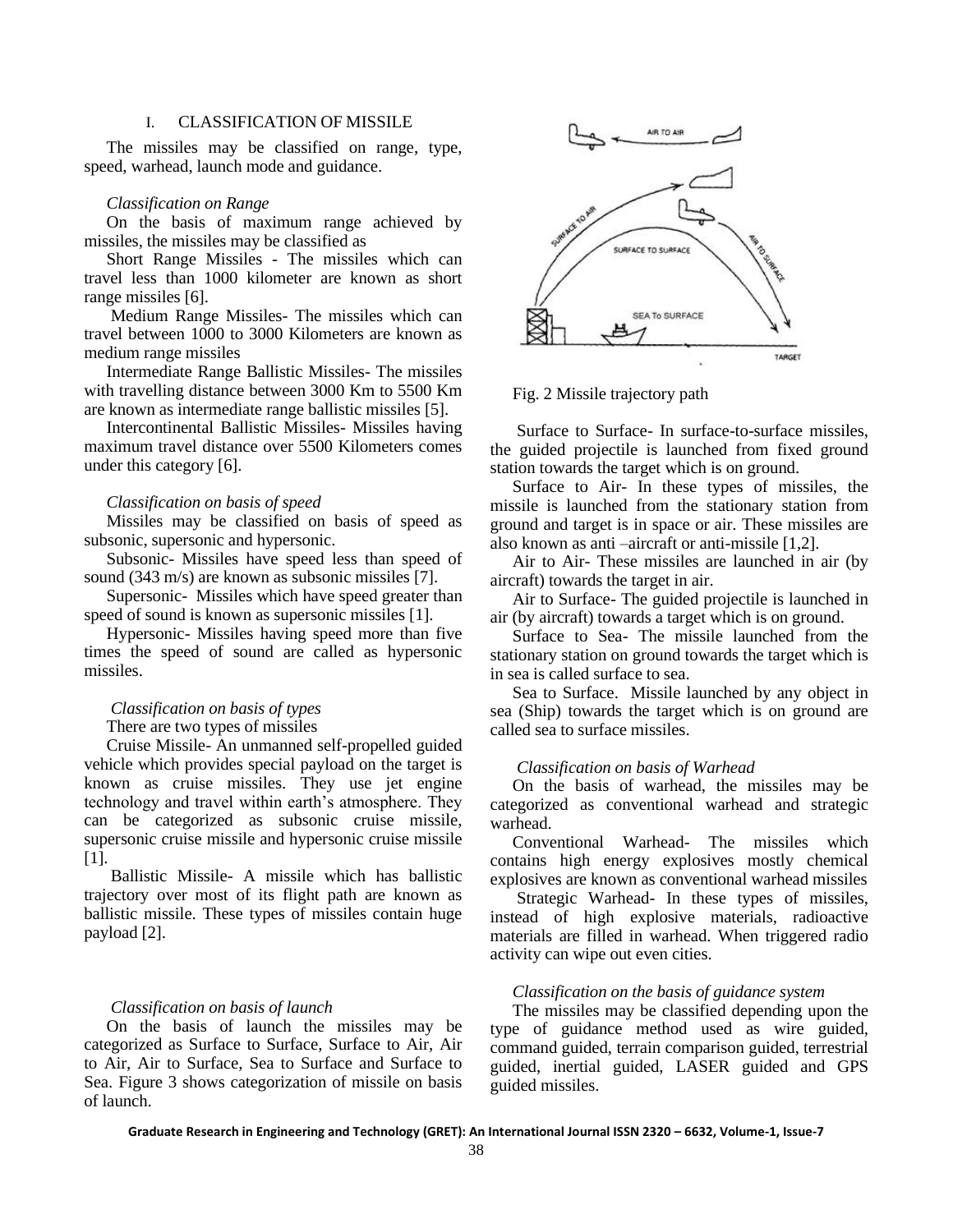Wire Guided Missiles- The signals for command are passed along wires dispensed from missile after the launch of missile shown in figure 4. As the missile flies, the thin wires are reeled behind it. This type of guidance system is mostly used in anti-tank missiles. These have semi-automatic command and are line of sight guidance [7].



Fig. 3 Ground to air Trajectory

 Command Guided Missiles- The Command guided missiles are tracked from the station and further commands are transmitted from station to missile via radio, laser impulses, radar and optical fibers [4].





Terrain Comparison Guided Missile- This type of guidance method uses terrain comparison, the sensitive altimeters measure the profile of ground and checks the results against prestored information data. Figure 5 shows the guidance using terrain comparison, the missile is fired and missile seeks the terrain information compares with the target data and after finding suitable target guidance method directs missiles towards it.

Terrestrial Guided Missile- In this type of guidance, the system continuously measures star angles and then it compares the angles with pre-programmed angles expected on missile's intended trajectory. The missile flight path is controlled by reference to strength of earth's magnetic or gravitational field.

Inertial Guidance- this type of guidance is mostly used in cruise type surface to surface missiles. The missile has three accelerometers stabilized by gyros which measures acceleration along 3 perpendicular axes which are integrated twice. The first integration gives velocity and other gives position. Figure 6 shows inertial guidance method.



Fig. 5 Gimbal working mechanism

Laser guided Missiles- In this missile the beam is of LASER that is transmitted towards target. The beam hits target and get scattered and laser detector detects the laser scattering. The detector provides direction to the missile guidance system [5].

GPS Guided Missile- In this type of missile guidance system, the GPS signal is sent to guide the missile to reach particular longitude and latitude. Figure shows GPS missile guidance

# II. FUNDAMENTALS OF GUIDANCE **SYSTEMS**



Fig. 6 Guidance through satellites for a missile

Guided missile is the term used for missile post World War- II era. This was because the weapons were replaced by the technology of guided missile. Due to the advancement in the technology of guided missile the accuracy in the weapons used in the military was increased significantly, though along with it the threat complexity was also increased. The applications of missile technology includes Guided Projectiles, Air to Air and Surface to Air Guided Missiles, Surface to Surface Aerodynamic Guided Missiles etc.